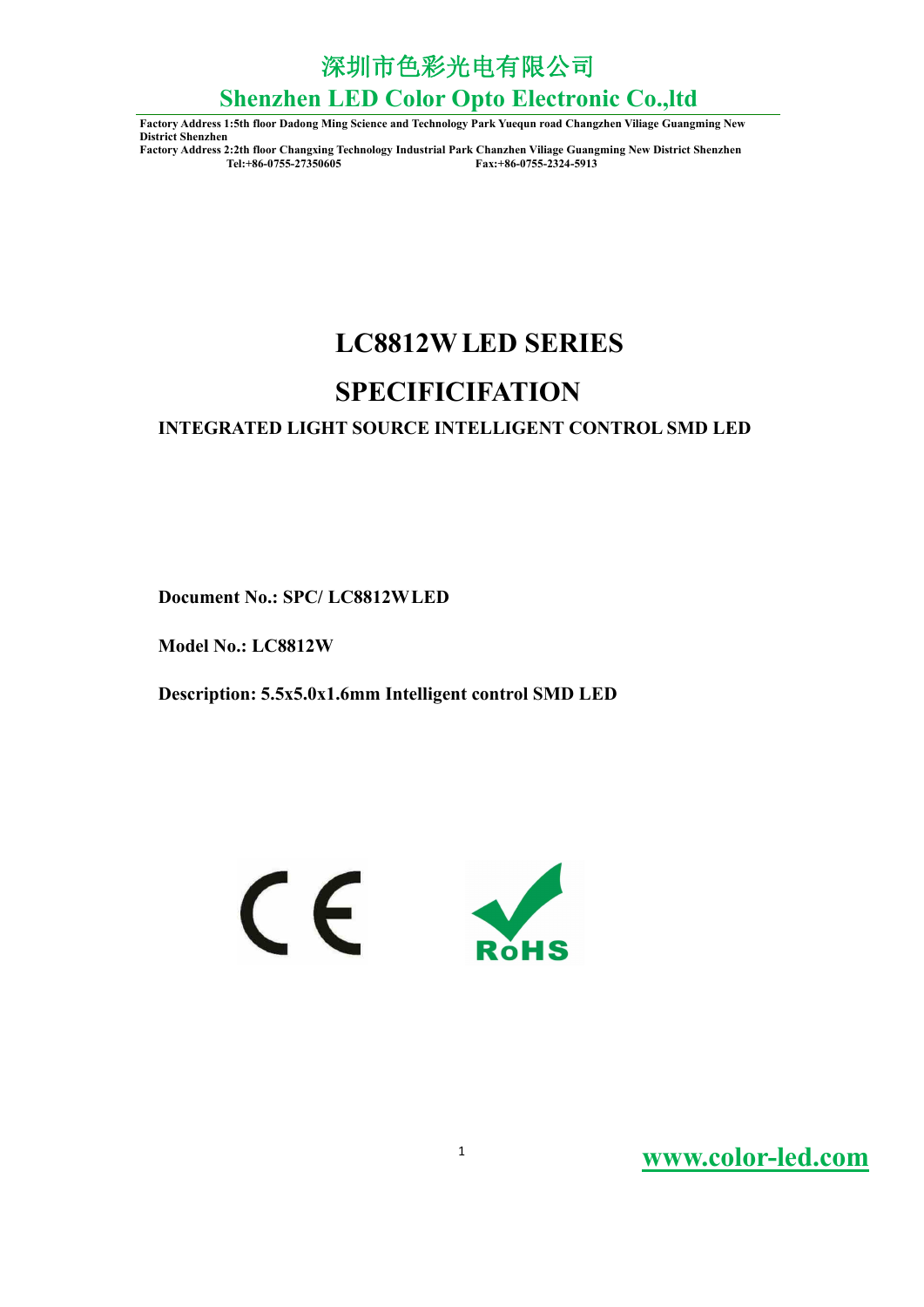深圳市色彩光电有限公司

### **Shenzhen LED Color Opto Electronic Co.,ltd**

#### **1. General description**

LC8812W is a external controlled intelligent LED with control circuit and light emitting circuit in one 5050 components. Each LED is a pixel, The pixel contains the intelligent digital interface data latch signal shaping amplifier driving circuit, power supply voltage regulator circuit, built-in constant current circuit, high precision RC oscillator, and the output driver adopts patented PWM technology, which Effectively ensure that the color of each pixel is consistent

The data protocol being used is unipolar NRZ communication mode. After the pixel power-on reset, the DIN port receive data from controller,When the frist 24-bit data is extracted by the first pixel and sent to Data latch which inside the pixel ,The remaining data is processed by the internal shaping circuit, The remaining data is shaped and amplified by the internal shaping processing circuit, and then the output is forwarded to the next cascaded pixel through the DO port. The Data transmission through each pixel, the signal will reduce 24bit, The pixel is reset after the end of DIN. Using automaticshaping forwarding technology makes the number of cascaded pixels without signal transmission, only limited by signal transmission speed.

The LED has alow driving voltage, environmental protection and energy saving,high brightness, scattering angle, good consistency, low power, and long lifespan . The control circuit is integrated in the LED ,which make Components smaller and more easier to install.

#### **2. Applications**

- Full-color module, Flexible led Strip ,Rigid led strip
- LED decorative lighting, LED Panel a variety of electronic products, electrical equipment etc

#### **3. Main Feature**

SMD internal integrated high quality external control line serial cascade constant current IC;

● Control circuit and the WWW chip integrated in SMD 5050 components, to form a complete external control pixel, make the color mix uniformity and consistency;

● Built-in data shaping circuit, a pixel signal is received after wave shaping and output waveform distortion will not guarantee a line;

- Gray level adjusting circuit (256 level gray scale adjustable);
- Red drive special treatment, color balance;
- Single-line data transmission for unlimited cascade

● Plastic forward strengthening technology, the transmission distance between two points over 10M;

● Data transmission frequency can reach 800 Kbps, when the refresh rate of 30 frames per sec,the number of cascades is not less than 1024 points.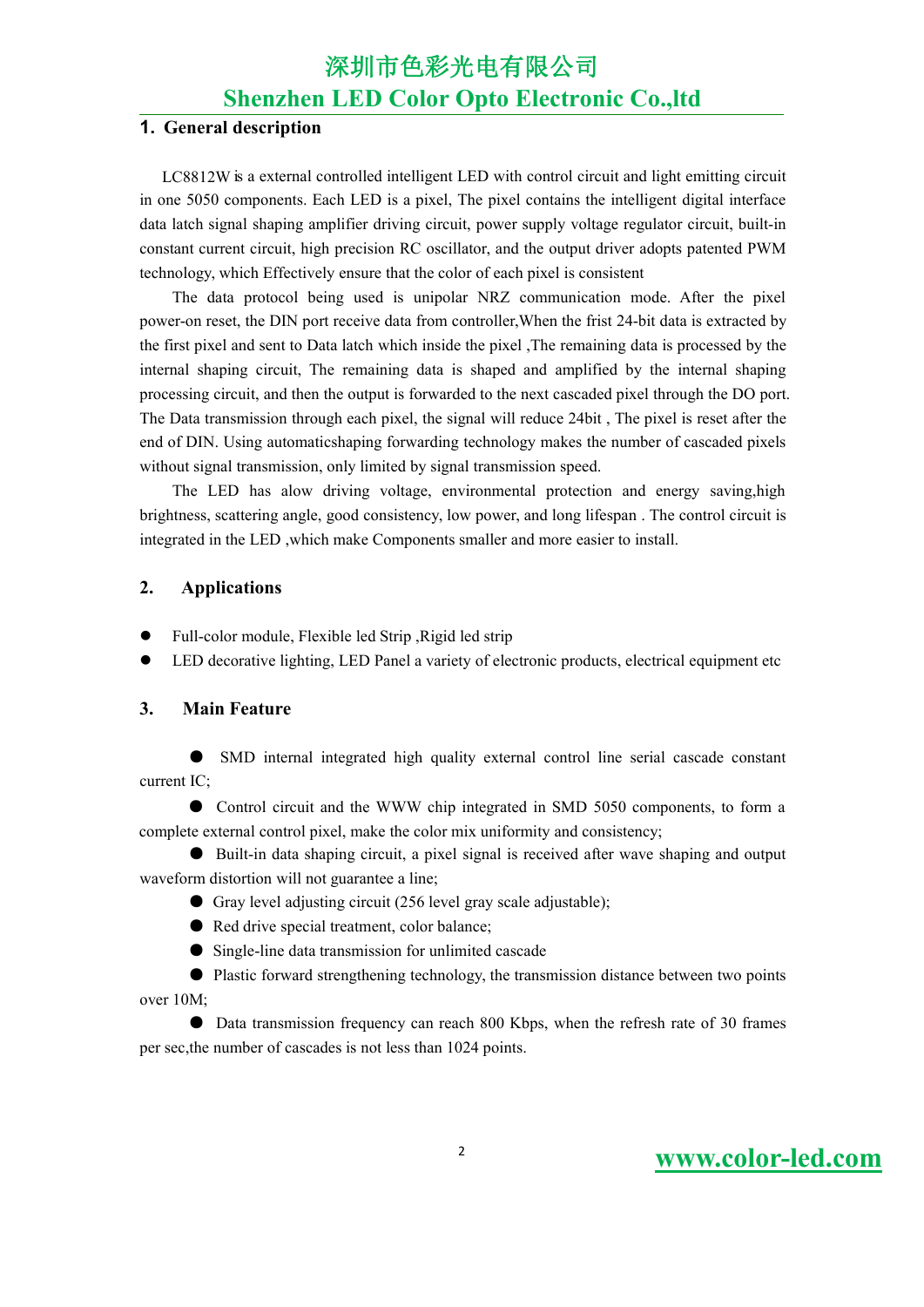### 深圳市色彩光电有限公司

**Shenzhen LED Color Opto Electronic Co.,ltd**

#### **4. Product Naming**

LC8812WW mean Warm white 2800-3200K LC8812NW mean Nature white 4000-4500K LC8812BW mean Blue white 6000-6500K

### **5. Mechanical Dimensions:**



Notes:

- 1. All dimensions are in millimeters.
- 2. Tolerance is  $\pm 0.1$ mm unless otherwise noted

#### **6. Pin Configuration:**



| NO. | Symbol      | Function description       |
|-----|-------------|----------------------------|
|     | VDD         | Power supply LED           |
|     | <b>DOUT</b> | Control data signal output |
|     | VSS         | Ground                     |
|     | DIN         | Control data signal input  |

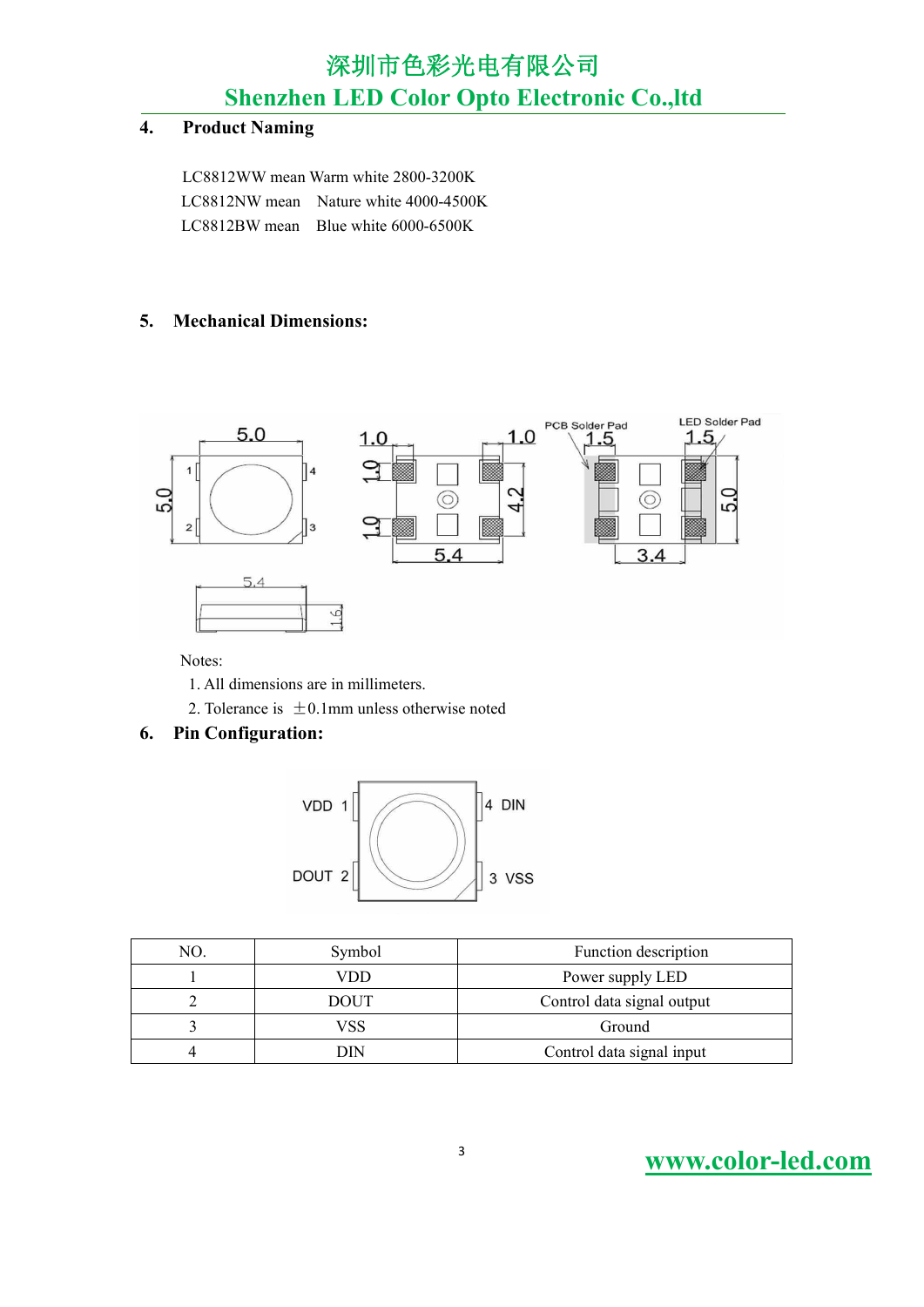| Parameter            | Symbol        | Range                 | Unit |
|----------------------|---------------|-----------------------|------|
| Power supply voltage | VDD           | $+3.5^{\sim}+5.5$     |      |
| Logic input voltage  | $V_{IN}$      | $-0.5 \sim$ VDD+0.5   |      |
| Working temperature  | Topt          | $-40 \rightarrow 85$  |      |
| Storage temperature  | <b>Tstg</b>   | $-50 \rightarrow 150$ |      |
| ESD pressure         | $\rm V_{ESD}$ | 4Κ                    |      |

### **7. Absolute Maximum Ratings**(**Ta=25**℃**,VSS=0V**) **:**

### **8. White LED photoelectric parameters**

|              | LC8822 White LED Series |            |            |  |  |  |  |
|--------------|-------------------------|------------|------------|--|--|--|--|
| White Color  | Color Temperature       | <b>CRI</b> | Lumen      |  |  |  |  |
| Warm White   | 2800-3200k              | 80R A      | $18-20$ lm |  |  |  |  |
| Nature White | 4000-4500k              | 80RA       | $18-20$ lm |  |  |  |  |
| Blue White   | 6000-7000k              | 80RA       | $18-20$ lm |  |  |  |  |

### **9.** The electrical parameters (unless otherwise specified,  $TA=20 \sim +70$  °C,  $VDD=4.5 \sim 5.5V$ ,  $VSS=0V$ ):

| Parameter      | Symbol      | Min | Typical | Max | Unit       | Test conditions             |
|----------------|-------------|-----|---------|-----|------------|-----------------------------|
| The chip       | <b>VDD</b>  | --- | 5.2     |     | V          |                             |
| supply Voltage |             |     |         |     |            |                             |
| $R/G/B$ port   | VDS, MA     | --- |         | 26  | V          |                             |
| pressure       | X           |     |         |     |            |                             |
|                |             |     |         |     |            |                             |
| DOUT drive     | <b>IDOH</b> | --- | 49      | --- | mA         | DOUT connect ground,        |
| capability     |             |     |         |     |            | the maximum drive current   |
|                | <b>IDOL</b> |     | $-50$   | --- | mA         | DOUT connect +, the largest |
|                |             |     |         |     |            | current                     |
| The Signal     | <b>VIH</b>  | 3.4 | $---$   | --- | V          | $VDD=5.0V$                  |
| Input flip     | VIL         | --- |         | 1.6 | V          |                             |
| threshold      |             |     |         |     |            |                             |
| The frequency  | <b>FPWM</b> | --- | 1.2     | --- | <b>KHZ</b> | ---                         |
| of PWM         |             |     |         |     |            |                             |
| Static power   | <b>IDD</b>  | --- | 1       | --- | mA         |                             |
| consumption    |             |     |         |     |            |                             |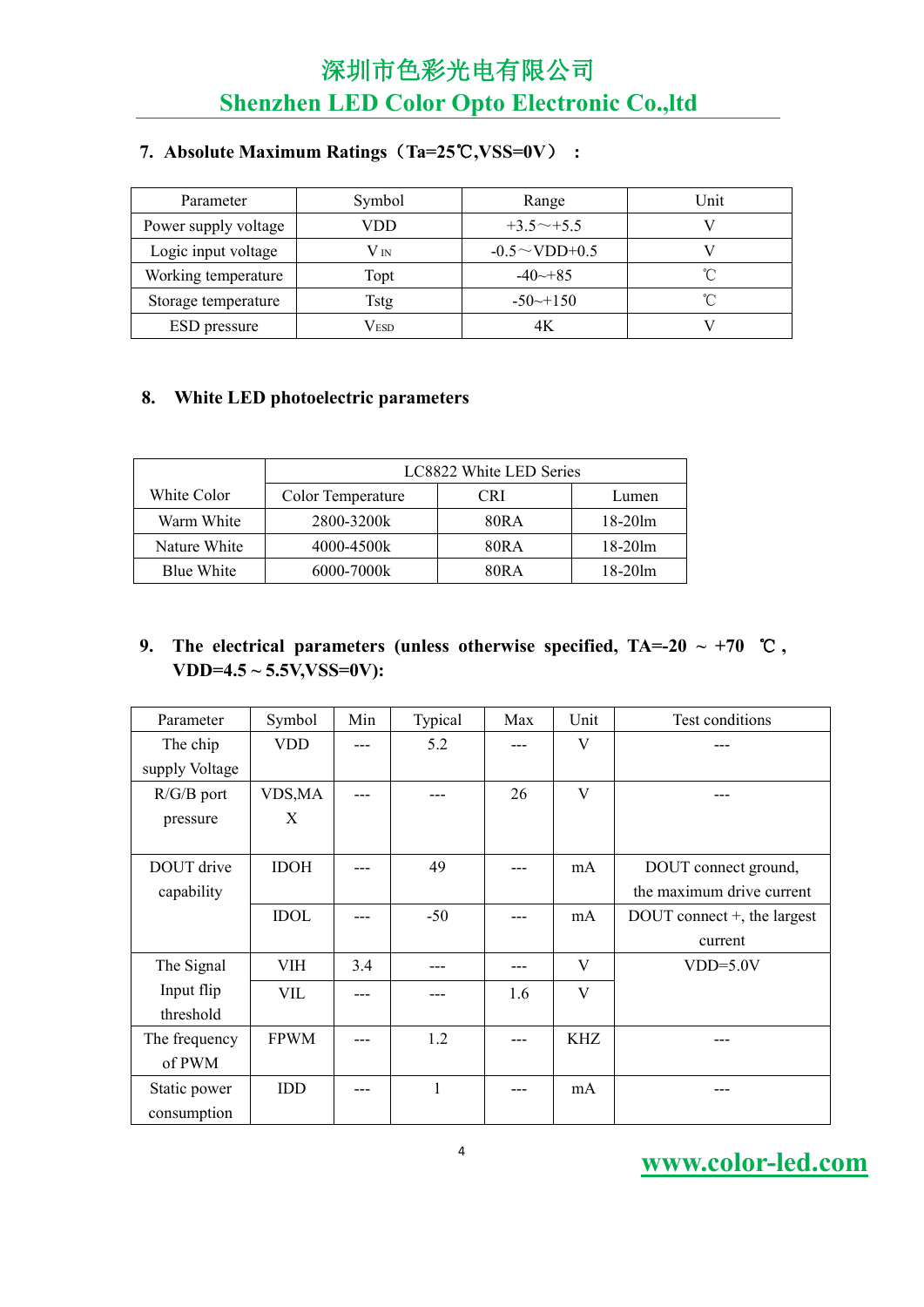### **10 The dynamic parameters (Ta=25** ℃**):**

| Parameter                | Symbol      | Min   | Typical | Max   | Unit | Test conditions        |
|--------------------------|-------------|-------|---------|-------|------|------------------------|
| The speed of data        | <b>FDIN</b> | $---$ | 800     | $---$ | KHZ  | The duty ratio of      |
| transmission             |             |       |         |       |      | $67\%$ (data 1)        |
| <b>DOUT</b> transmission | <b>TPLH</b> | $---$ | $---$   | 500   | ns   |                        |
| delay                    | <b>TPHL</b> | $---$ | $---$   | 500   | ns   | $DIN \rightarrow DOUT$ |
| <b>OUT Rise/Drop</b>     | Tr          | $---$ | 100     | $---$ | ns   | $VDS=1.5$              |
| Time                     | Tr          | $---$ | 100     | $---$ | ns   | $IOUT=13mA$            |



### **11. The data transmission time(TH+TL=1.25µs**±**600ns**

| <b>T0H</b> | 0 code, high level time    | 0.3 <sub>us</sub> | $\pm 0.15 \mu s$ |
|------------|----------------------------|-------------------|------------------|
| T0L        | 0 code, low level time     | 0.9 <sub>us</sub> | $\pm 0.15 \mu s$ |
| T1H        | 1 code, high level time    | $0.6\mu s$        | $\pm 0.15$ us    |
| TH.        | 1 code, low level time     | $0.6\mu$ s        | $\pm 0.15 \mu s$ |
| Trst       | Reset code, low level time | $80\mu s$         | $\pm 0.15 \mu s$ |

### **12. Timing waveform:**

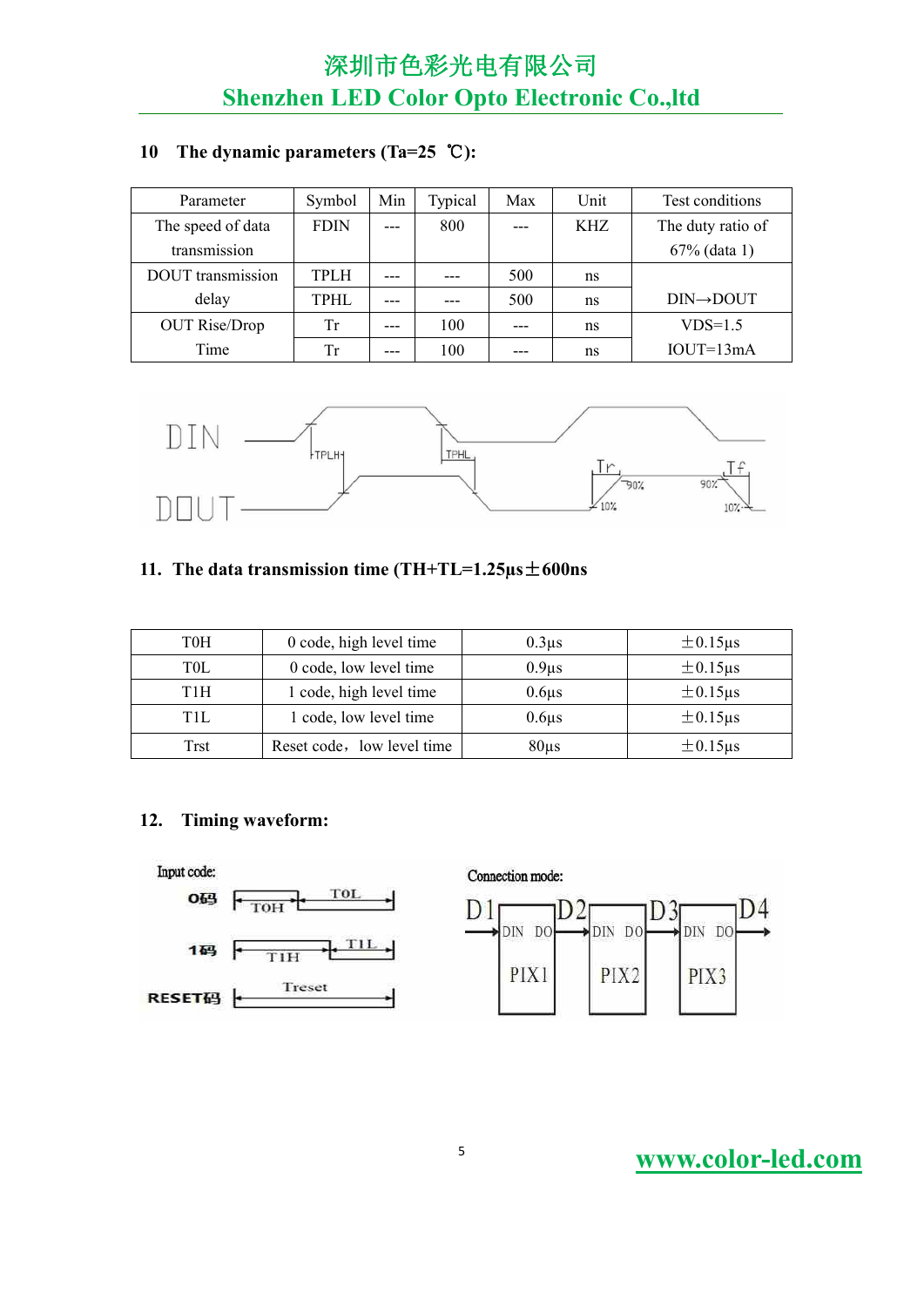#### **13. The method of data transmission:**



**Note: the D1 sends data for MCU, D2, D3, D4 for data forwarding automatic shaping cascade circui**

#### **14. The 24bit data Structure**

| W7             | W <sub>6</sub> | W <sub>5</sub> | W4             | W <sub>3</sub> | W <sub>2</sub> | W <sub>1</sub> | W <sub>0</sub> | W7             | W <sub>6</sub> | W <sub>5</sub> | W4             |
|----------------|----------------|----------------|----------------|----------------|----------------|----------------|----------------|----------------|----------------|----------------|----------------|
| W <sub>3</sub> | W <sub>2</sub> | W <sub>1</sub> | W <sub>0</sub> | W7             | W6             | W <sub>5</sub> | W4             | W <sub>3</sub> | W <sub>2</sub> | W <sub>1</sub> | W <sub>0</sub> |

#### **15. The typicalapplication circuit:**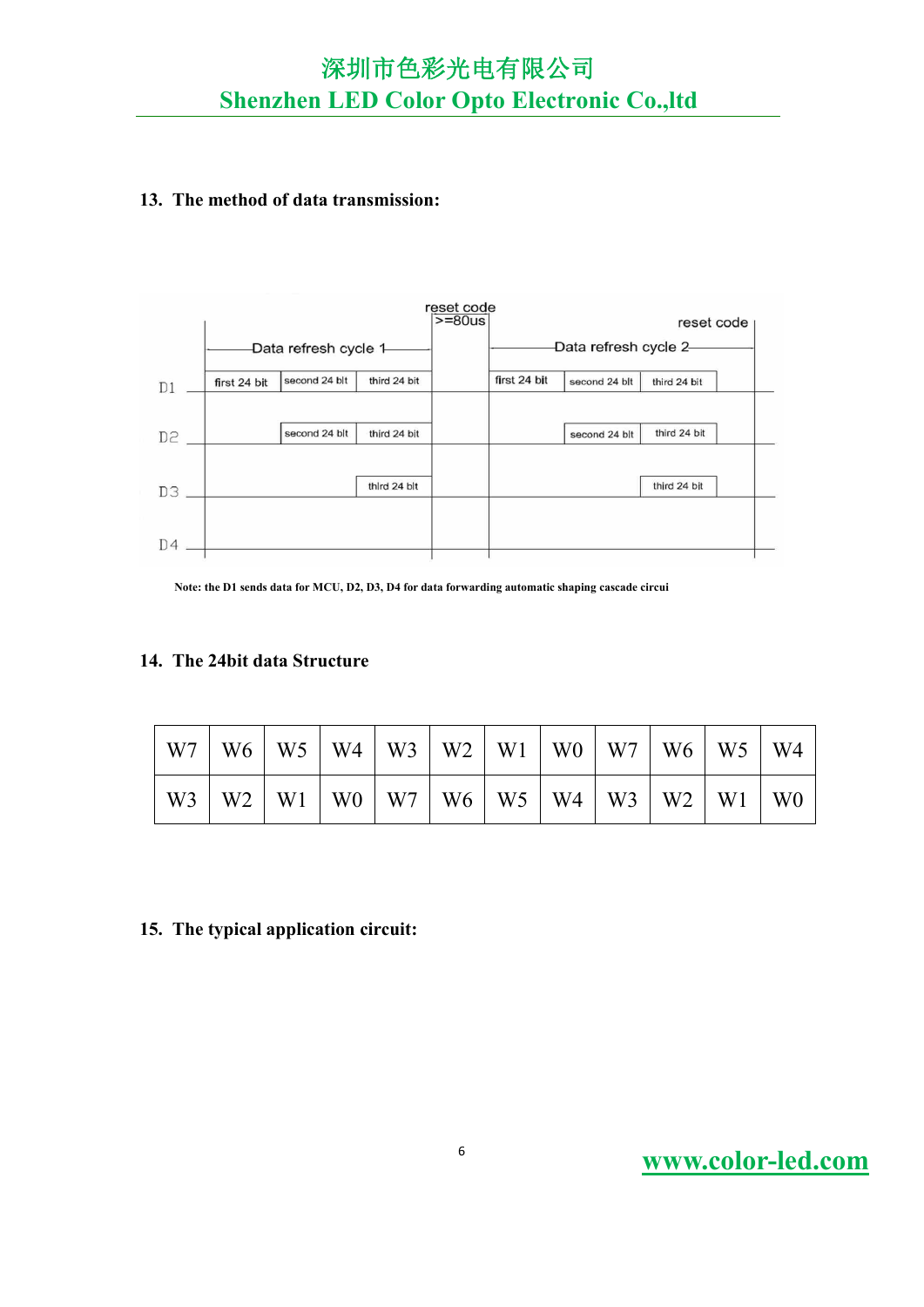#### **2W LC881**

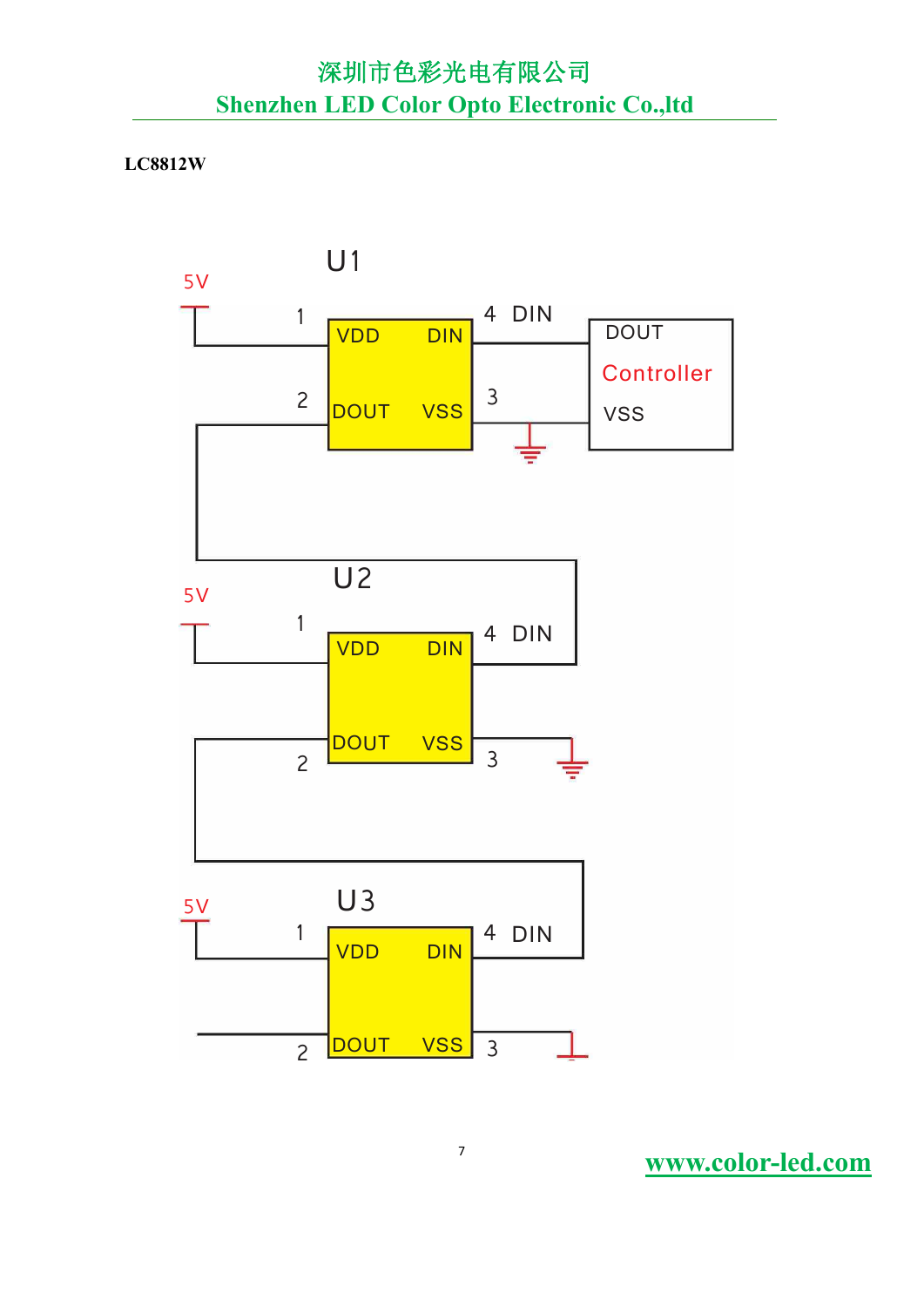**B-W LC8812**

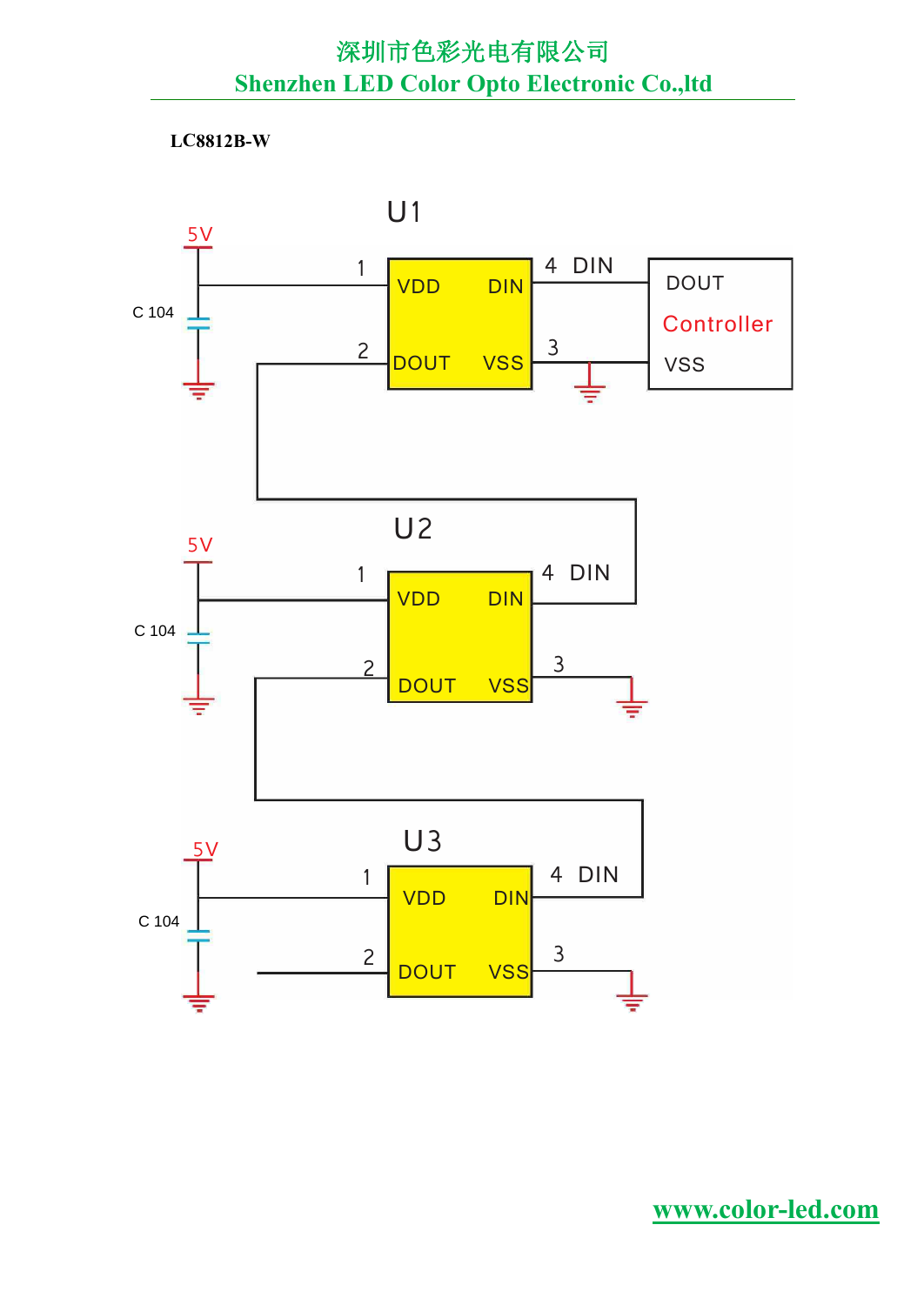#### **17. Packaging Standard:**



The reel pack is applied in SMD LED. The LEDs are packed in cardboard boxes after packaging in normal or anti-electrostatic bags. cardboard boxes will be used to protect the LEDs from mechanical shocks during transportation. The boxes are not water resistant and therefore must be kept away from water and moisture.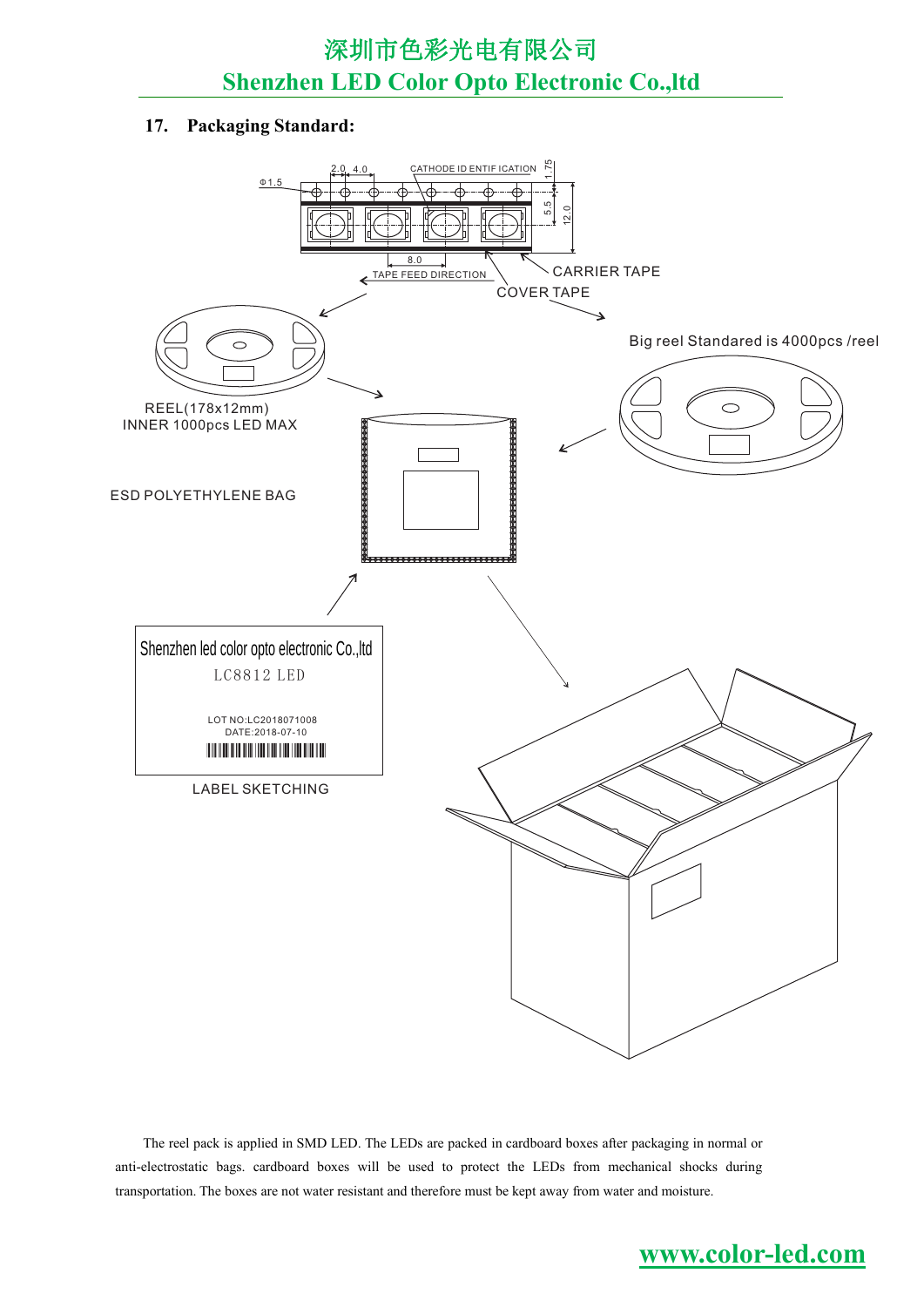#### **18. Attention**

#### **18.1 Dust & Cleaning**

The LED use silicone glue to package the 5050 Surface, silicone surface can protect optical properties and improved anti-aging properties. However, silicone isa softer material and prone to attract dust. While a minimal amount of dust and debris on the LED will not cause significant reduction in illumination.We still need to avoid dust falling on the LED surface. After open the bags it must be used immediately.

When you use trichloroethylene or acetone to clean, sometimes the LED surface will dissolve.<br>Avoid using organic solvent, it is recommended that isopropyl be used as a solvent for

cleaning the LEDs.When using other solvents, it should be confirmed beforehand whether the solvents will dissolve thepackage and the resin of not.

Do not clean the LEDs by the ultrasonic. When it is absolutely necessary, the influence as ultrasonic cleaning on the LEDs depends on factors such as ultrasonic power. Baking time and assembled condition.

Before cleaning, a pre-test should be done to confirm whether any damage to the LEDs will occur

#### **18.2 Dehumidification**

LED COLOR smart led are moisture sensitive components, In IPC/JEDEC J-STD-020 MSL Level is 6. **No Matter the Package bag is open or not,The LED must do dehumidification in the oven for 24 hours at 70 degree before use and used within 4 hours, otherwise it need tobe dehumidified again**

#### **18.3 Reflow Soldering Characteristics**

In our Test, LED Color comfirm those smart led are compatible with JEDEC J-STD-020C,Customers are required to follow the soldering temperature profile recommended by the solder paste manufacturer used.

Please note that this general guideline may not apply to all PCB design and reflow soldering equipment configurations.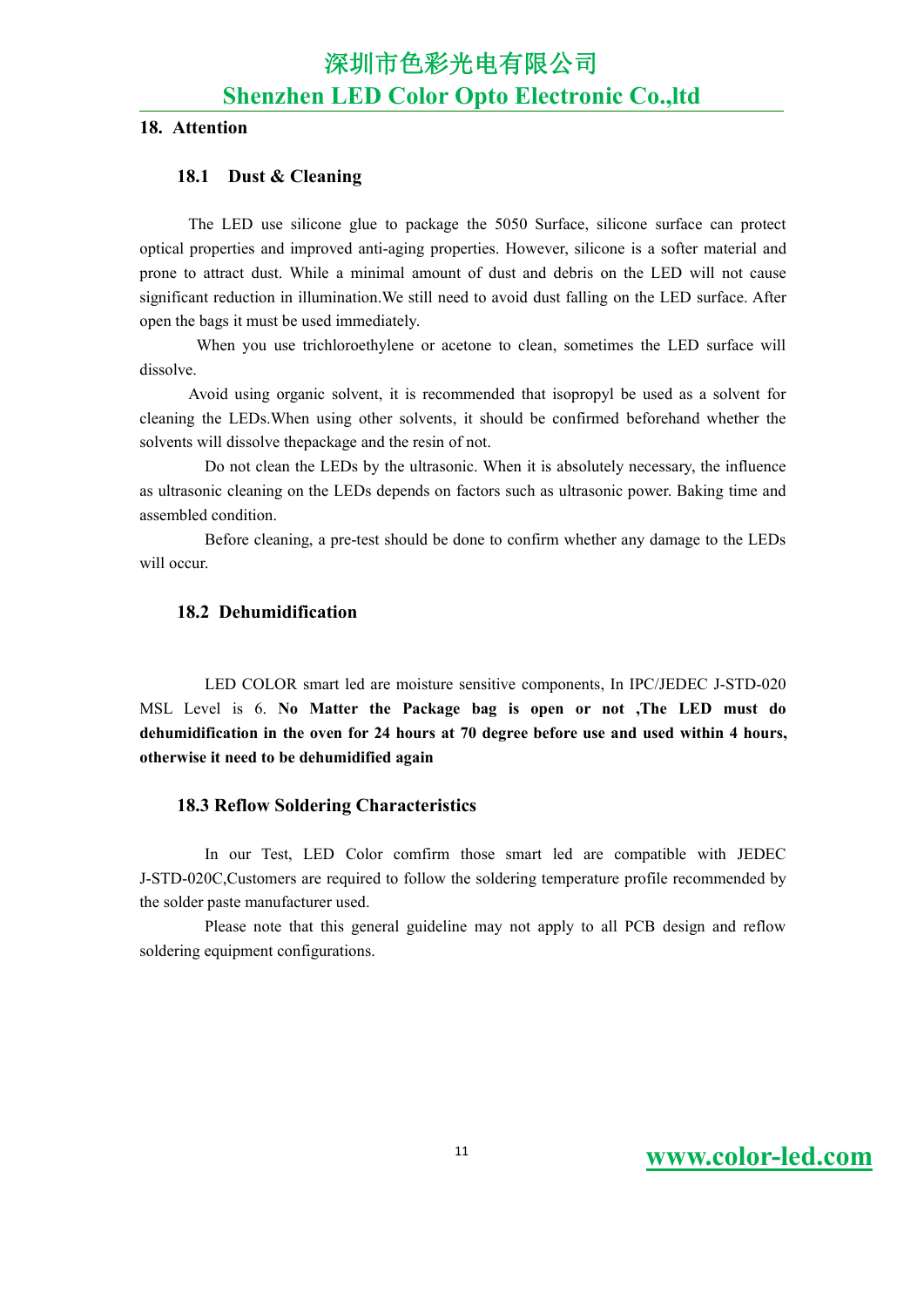

**Times** 

| Profile Feature                         | Lead-Based Solder  | Lead-Free Solder   |
|-----------------------------------------|--------------------|--------------------|
| Average Ramp-Up Rate (Ts max to Tp)     | 3 °C/second max.   |                    |
| Preheat: Temperature Min (Ts min)       | $100^{\circ}$ C    | $150^{\circ}$ C    |
| Preheat: Temperature Min (Ts<br>max)    | $150^{\circ}$ C    | $200^{\circ}$ C    |
| Preheat: Time (ts min to ts max         | $60-120$ seconds   | $60-180$ seconds   |
| Time Maintained Above: Temperature (TL) | $183 \text{ °C}$   | $217^{\circ}$ C    |
| Time Maintained Above: Time (t L)       | $60-150$ seconds   | $60-150$ seconds   |
| Peak/Classification Temperature (T P)   | 215 °C °C          | 238 °C °C          |
| Time Within 5℃ ℃ of Actual Peak         | $\leq 10$ seconds  | $\leq 10$ seconds  |
| Temperature (tp)                        |                    |                    |
| Ramp-Down Rate                          | $6 °C$ /second max | $6 °C$ /second max |
| Time 25 $\degree$ C to Peak Temperature | $<$ 6 minutes max  | $<$ 6 minutes max  |

Note: All temperatures refer to topside of the package, measured on the package body surface.

#### **18.4. Anti-static and surge protection for IC devices**

Static electricity and surges can damage the LED products of IC devices, so appropriate protective measures must be taken;

The signal input and output ports of IC devices must be connected in series with protective resistors to prevent product failure due to surge or electrostatic shock ports;

In order to protect the LED products of IC devices, whenever you encounter LEDs, wear anti-static straps, anti-static straps and anti-static gloves.

All devices and equipment must be grounded

It is recommended that each product be tested before shipment for relevant electrical tests to select defective products due to static electricity.

In the design of the circuit, consideration should be given to eliminating the surge to the LED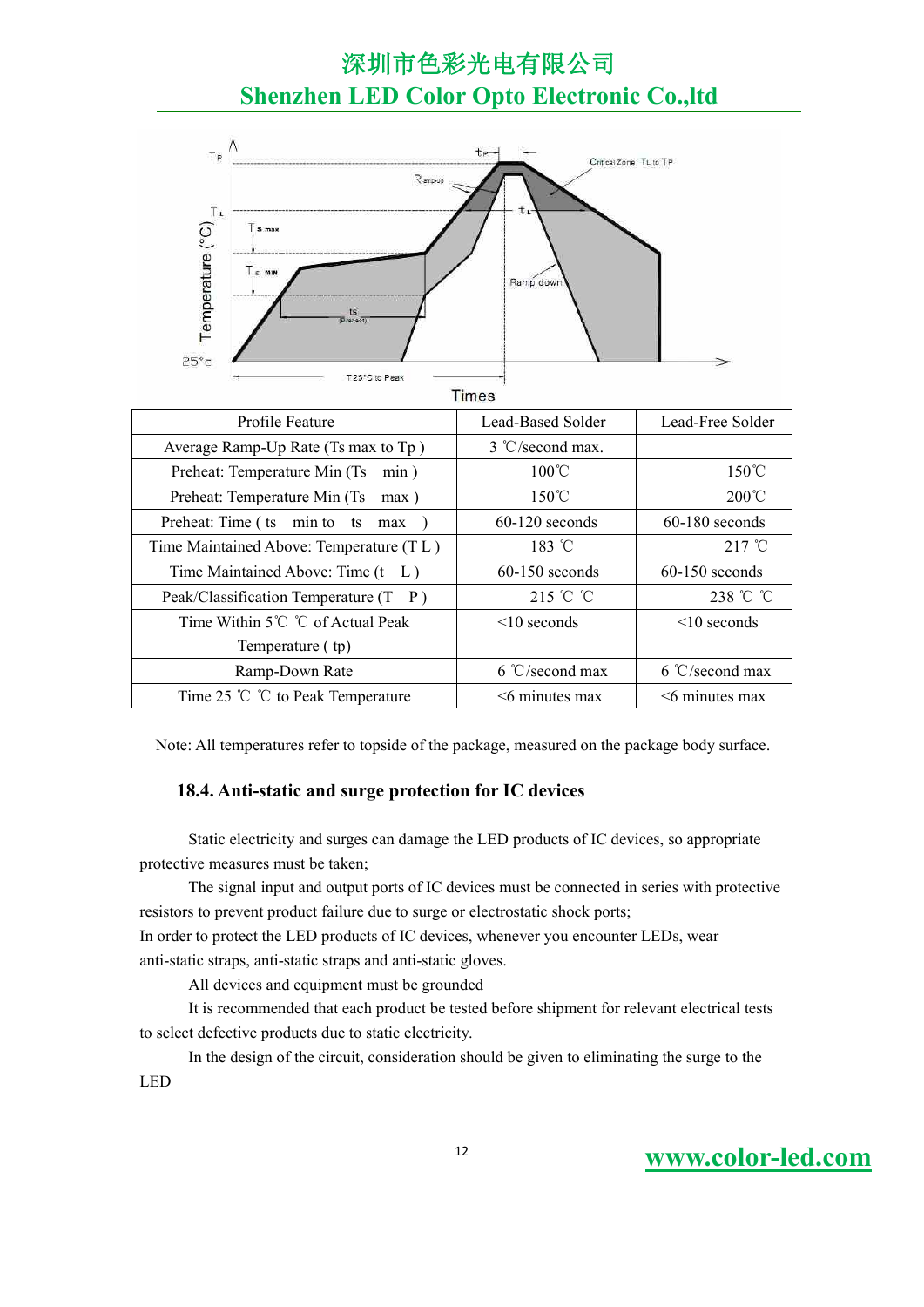### **18.5 Other requirements**

SMT nozzle requirements: (red circle refers to the inside diameter of the nozzle)



the light-emitting area of the lamp) the lighting area of the lamp)



OK (the inside diameter of the nozzle is larger than NG (the inside diameter of the nozzle is smaller than

Pressing the colloid surface will affect the reliability of LED because the LED is advanced silicone-gel.And therefore precautions should be taken to avoid the strong pressure on the component. It's proper to make the LED be used in safe condition when using a suction nozzle. Silicon packing with soft and elastic, it greatly reduces thermal stresses and unable to bear external mechanical forces. Therefore, preventive measures should be taken in process of manually handling.

1 Clip the LED from its side.Neither directly touch the gel surface with the hand or sharp instrument, it may damage its internal circuit.



2 Not to be double stacked, it may damage its internal circuit.